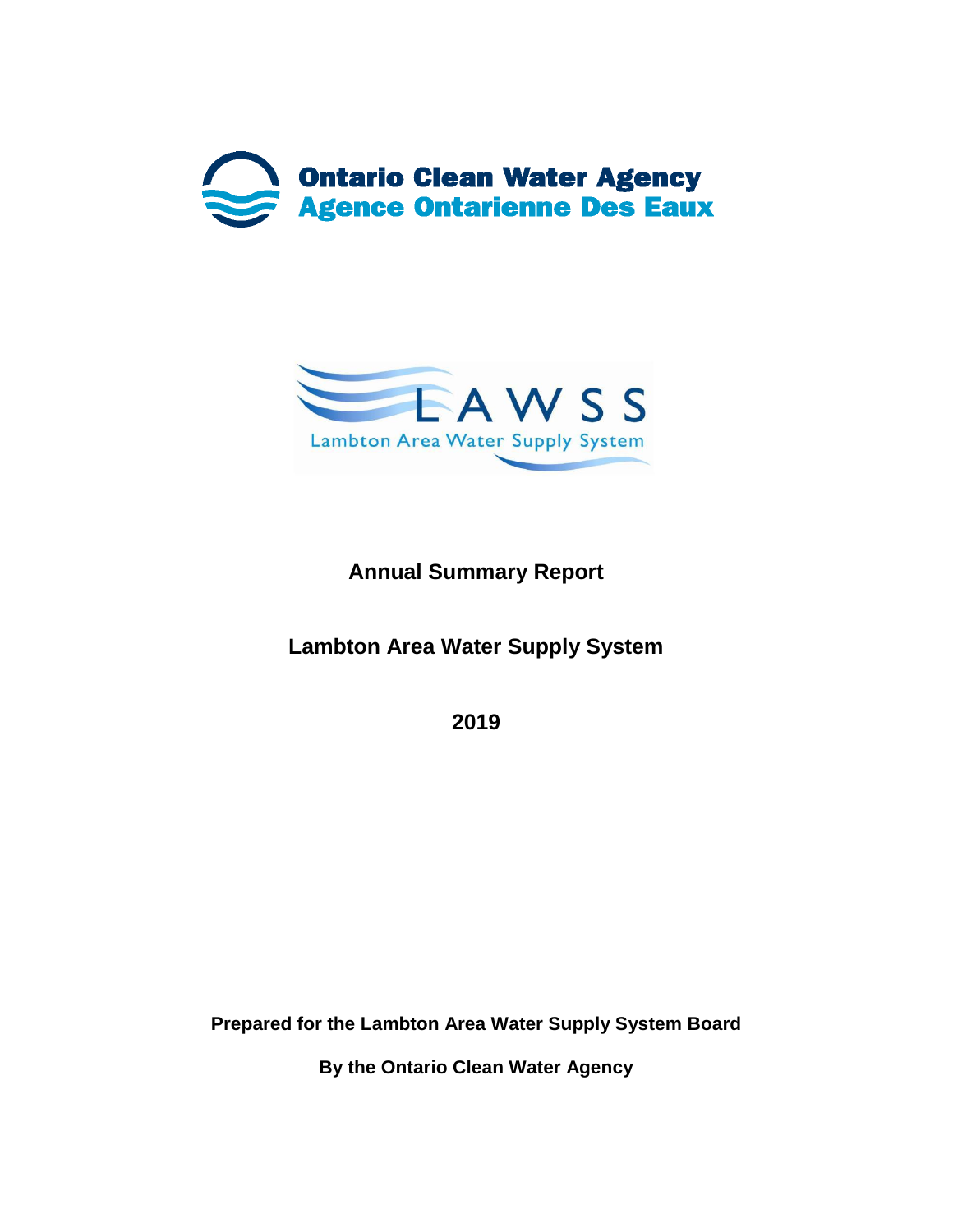# **TABLE OF CONTENTS**

| <b>Section</b><br><b>Number</b> | <b>CONTENTS</b>                                                                                                                                                                                                                                                                                                            |                |  |  |
|---------------------------------|----------------------------------------------------------------------------------------------------------------------------------------------------------------------------------------------------------------------------------------------------------------------------------------------------------------------------|----------------|--|--|
| 1                               | "Compliance with the Safe Drinking Water Act and<br>Regulation 170/03, the system's approval, drinking water<br>works permit, municipal drinking water licence and any<br>orders applicable to the system "<br><b>Statement of Compliance</b>                                                                              | 2              |  |  |
|                                 |                                                                                                                                                                                                                                                                                                                            |                |  |  |
| $\overline{2}$                  | "Non-Compliance with the Safe Drinking Water Act and<br>Regulation 170/03, the system's approval, drinking water<br>works permit, municipal drinking water licence and any<br>orders applicable to the system"<br>Details of the non-compliance issues as well as how and when<br>any non-compliance issues were corrected | $\overline{2}$ |  |  |
|                                 |                                                                                                                                                                                                                                                                                                                            |                |  |  |
| 3                               | "Assessment of the capability of the system to meet existing<br>and planned uses of the system"<br>Summary and discussion of quantity of water supplied                                                                                                                                                                    | 3              |  |  |
|                                 |                                                                                                                                                                                                                                                                                                                            |                |  |  |
|                                 | <b>APPENDIX</b>                                                                                                                                                                                                                                                                                                            |                |  |  |
| Appendix<br>A                   | Annual volume record of the Lambton Area Water Supply System<br>January 1, 2019 - December 31, 2019                                                                                                                                                                                                                        | $4 - 5$        |  |  |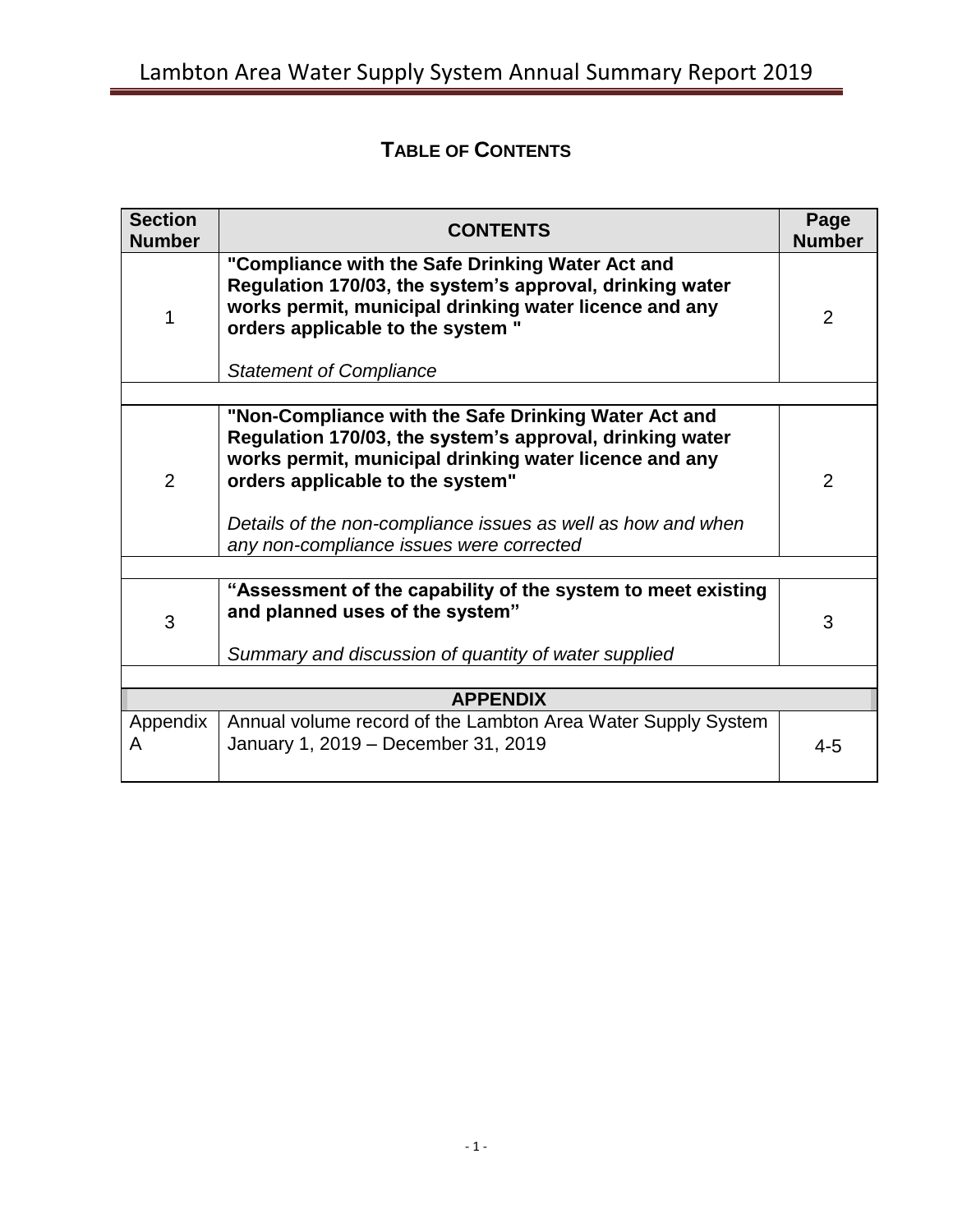### **SECTION 1**

### *Statement of Compliance*

This report is a summary of water quality information for the Lambton Area Water Supply System and published in accordance with Schedule 22 of Ontario's Safe Drinking Water Act, Ontario Regulation 170/03 for the reporting period of January 1, 2019 to December 31, 2019. The Lambton Area Water Supply System is categorized as a Large Municipal Residential Drinking Water System.

This report was prepared by the Ontario Clean Water Agency on behalf of the Lambton Area Water Supply System Board.

The Lambton Area Water Supply System was operated and maintained in such a manner that the water supplied to the consumers serviced by the system satisfied all the requirements in the Safe Drinking Water Act, the Certificate of Approval and the Municipal Drinking Water Licence. There were no adverse water quality events/noncompliance issues reported.

#### **SECTION 2**

#### *Details of the non-compliance issues as well as how and when any noncompliance issues were corrected*

| <b>Incident</b> | <b>Parameter</b> | <b>Result</b> | Unit of        | <b>Corrective Action</b> | <b>Notice of</b>  |
|-----------------|------------------|---------------|----------------|--------------------------|-------------------|
| <b>Date</b>     |                  |               | <b>Measure</b> |                          | <b>Resolution</b> |
|                 |                  |               |                |                          |                   |
|                 | Zero noted       |               |                |                          |                   |
|                 |                  |               |                |                          |                   |
|                 |                  |               |                |                          |                   |
|                 |                  |               |                |                          |                   |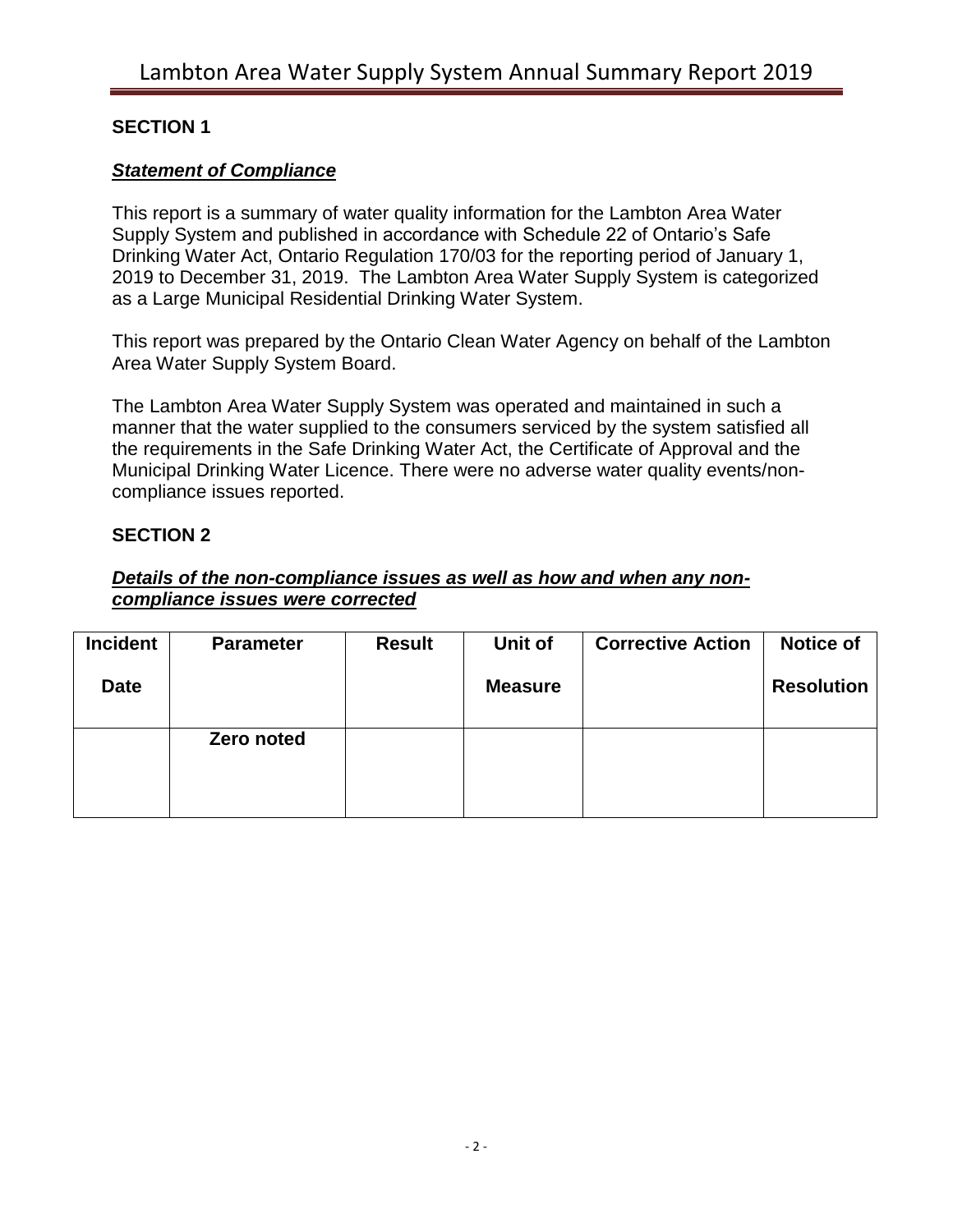### **SECTION 3**

### *Summary and discussion of quantity of water supplied*

In accordance with Schedule 22-2 (3) *"the report must also include the following information for the purpose of enabling the owner of the system to assess the capability of the system to meet existing and planned uses of the system."*

- *1. A summary of the quantities and flow rates of the water supplied during the period covered by the report, including monthly average and maximum daily flows and daily instantaneous peak flow rate.*
- *2. A comparison of the summary referred to in paragraph 1 to the rated capacity and flow rates approved in the system's approval must be discussed.*

The rated capacity specified in the Municipal Drinking Water Licence (Licence Number: 020-101) for the Lambton Area Water Supply System is 181,844 m<sup>3</sup>/day. The maximum treated daily flow for the reporting period was 97,988 m<sup>3</sup>/day on June 27, 2019. The rated capacity from the Municipal Drinking Water Licence was not exceeded.

The Permit to Take Water (Number 3657-7DJL86) states the maximum amount of water taken is 182,000,000 L/Day**.** The maximum amount of raw water taken in 2019 was 100,783,000 L on June 27, 2019. The Permit to Take Water limit was not exceeded.

Attached in Appendix A, are the average daily volume  $(m<sup>3</sup>)$ , the maximum daily volume  $(m<sup>3</sup>)$  and the peak daily flow rate (L/sec) for treated water and raw. Also noted is the % of Design Volume for each.

The quantity of water supplied during the reporting period did not exceed the rated capacity of this facility.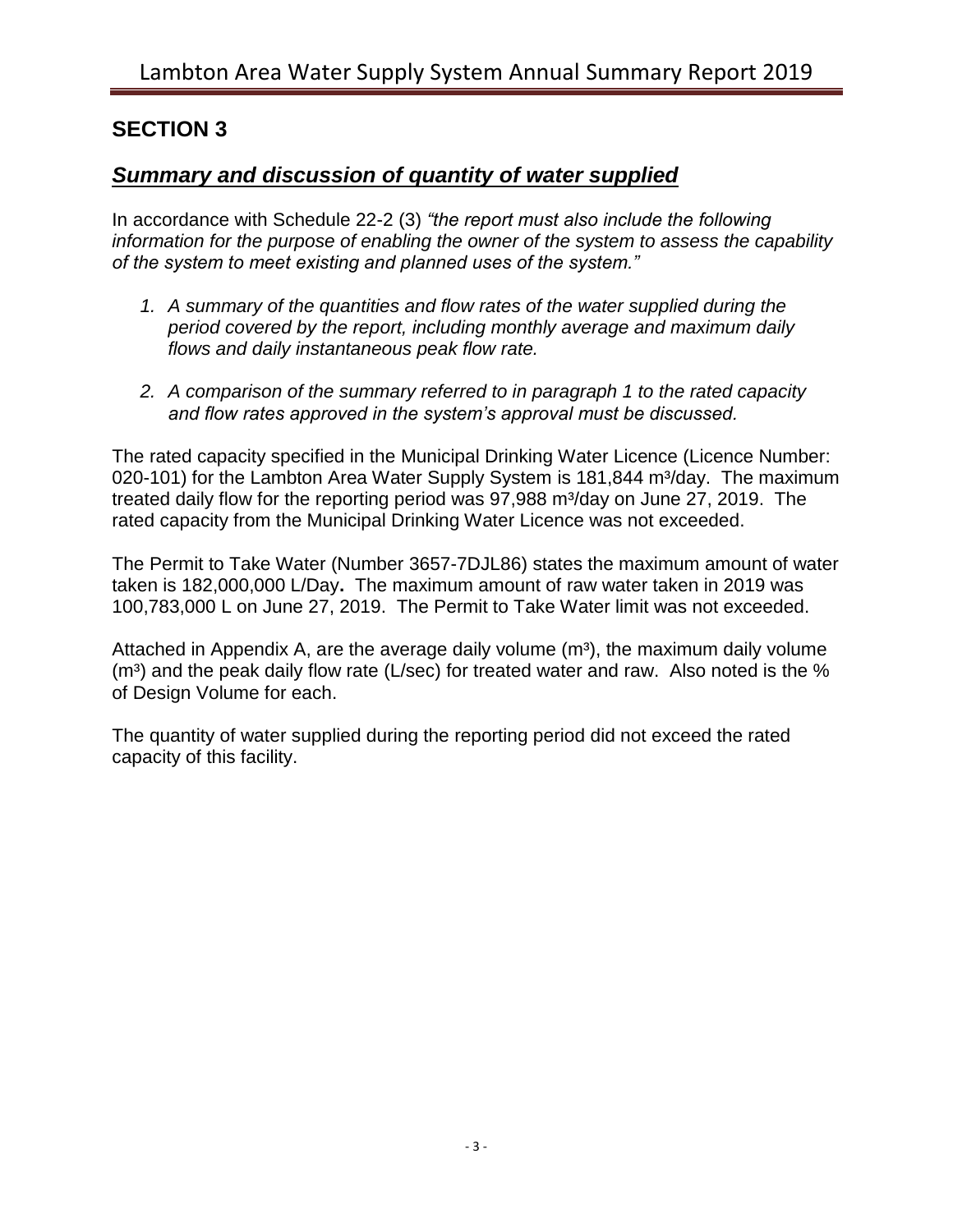### **Appendix A**

### **Lambton Area Water Supply System Annual Volume Record for 2019**

| <b>Month</b> | Average<br><b>Daily Volume</b><br>of Treated<br><b>Water</b><br>(m3) | $%$ of<br><b>Design</b><br><b>Volume</b> | <b>Maximum</b><br><b>Daily</b><br><b>Volume</b><br>(m <sup>3</sup> ) | $%$ of<br><b>Design</b><br><b>Volume</b> | <b>Peak</b><br><b>Daily</b><br>Rate<br>(L/sec) | $%$ of<br><b>Design</b><br><b>Rate of</b><br>2104<br>L/sec |
|--------------|----------------------------------------------------------------------|------------------------------------------|----------------------------------------------------------------------|------------------------------------------|------------------------------------------------|------------------------------------------------------------|
| January      | 44841                                                                | 24.7                                     | 51137                                                                | 28.1                                     | 789                                            | 37.5                                                       |
| February     | 46364                                                                | 25.5                                     | 53292                                                                | 29.3                                     | 793                                            | 37.7                                                       |
| March        | 46748                                                                | 25.7                                     | 51967                                                                | 28.6                                     | 916                                            | 43.5                                                       |
| April        | 44048                                                                | 24.2                                     | 49343                                                                | 27.1                                     | 795                                            | 37.8                                                       |
| May          | 48461                                                                | 26.6                                     | 52401                                                                | 28.8                                     | 968                                            | 46.0                                                       |
| June         | 61126                                                                | 33.6                                     | 97988                                                                | 53.9                                     | 1363                                           | 64.8                                                       |
| July         | 76220                                                                | 41.9                                     | 96442                                                                | 53.0                                     | 1340                                           | 63.7                                                       |
| August       | 67155                                                                | 36.9                                     | 77634                                                                | 42.7                                     | 1081                                           | 51.4                                                       |
| September    | 56044                                                                | 30.8                                     | 64029                                                                | 35.2                                     | 1029                                           | 48.9                                                       |
| October      | 47286                                                                | 26.0                                     | 60875                                                                | 33.5                                     | 863                                            | 41.0                                                       |
| November     | 45425                                                                | 25.0                                     | 50600                                                                | 27.8                                     | 861                                            | 40.9                                                       |
| December     | 45201                                                                | 24.9                                     | 51407                                                                | 28.3                                     | 830                                            | 39.4                                                       |

### **Design Rated Capacity (Treated Flows): 181,844 m³/day**